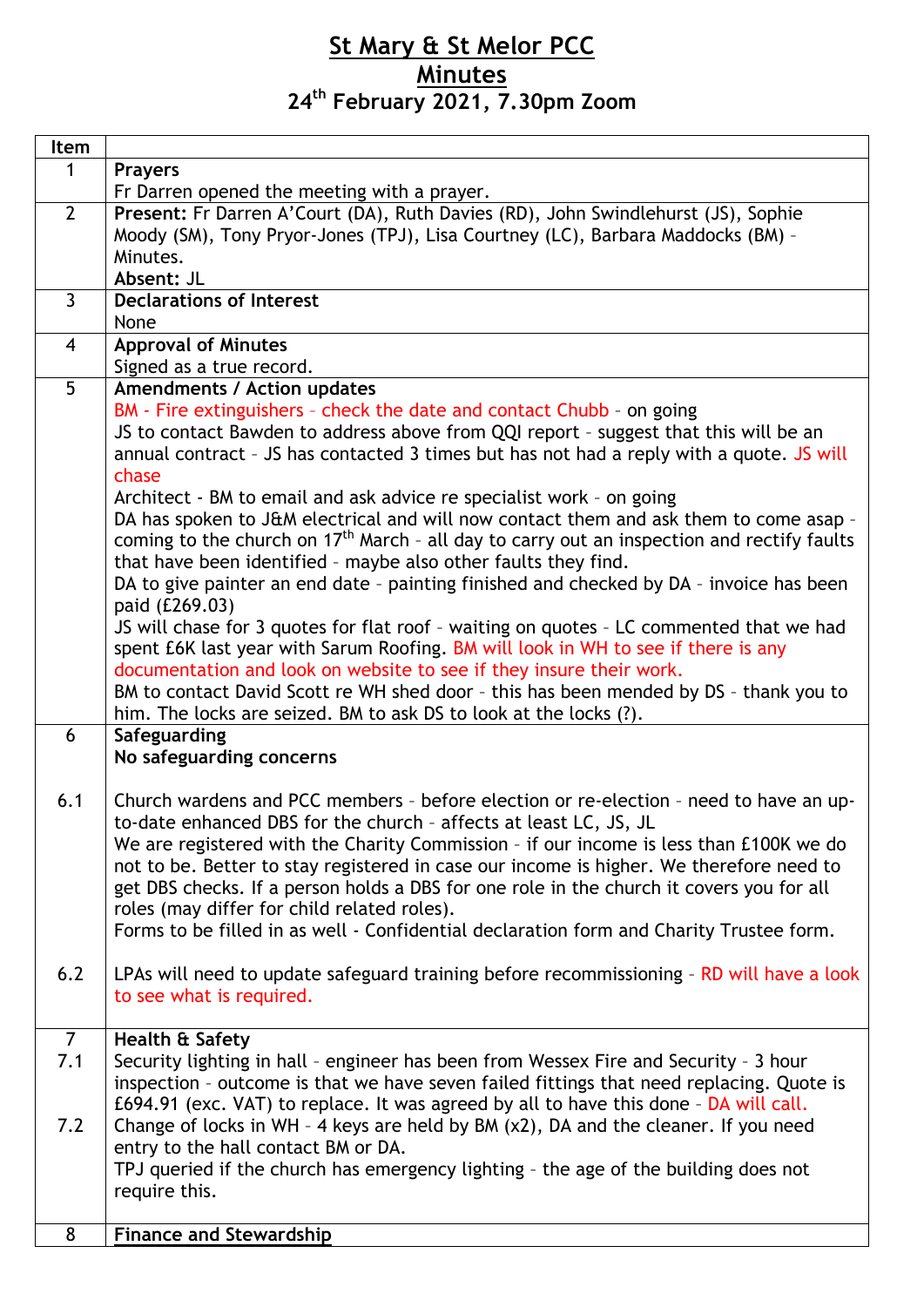|              | Finance update - thank you to LC for providing. LC talked through the accounts.<br>TPJ asked if the columns could be renamed to make them clearer. LC to action.                                                                                                                                                                                                                                                                                                                                                                                                              |
|--------------|-------------------------------------------------------------------------------------------------------------------------------------------------------------------------------------------------------------------------------------------------------------------------------------------------------------------------------------------------------------------------------------------------------------------------------------------------------------------------------------------------------------------------------------------------------------------------------|
| 8.2          | Reinstating our public liability to include the Friends - all agreed that this can be done.                                                                                                                                                                                                                                                                                                                                                                                                                                                                                   |
| 8.3          | BM to contact insurers and action this. JS to let Friends know.<br>Stewardship meeting was held - see separate notes - revisit at another meeting. DA has<br>included finance in this month's Stonehenge Trader article. Next step writing to<br>members on the electoral role. TPJ will draft a letter and send to DA.<br>Need to think about our 'Fit for the Future' project.<br>Myddelton and Major - visited WH and will get figures to DA for lease and sale value.<br>They would be happy to market and be involved in negotiation around a lease.                     |
| 9            | <b>Fabric and Fundraising</b>                                                                                                                                                                                                                                                                                                                                                                                                                                                                                                                                                 |
| 9.1          | Faculty for roof carvings does not seem to have had resolution or agreement by PCC for<br>carvings. Need to do a retrospective agreement and send approved minutes to registry.<br>Meeting virtually on 24 <sup>th</sup> February 2021 Amesbury PCC gave unanimous retrospective<br>agreement for the installation of the new oak carvings as part of the roof refurbishment<br>works.                                                                                                                                                                                        |
| 9.2          | Ideas for fundraising - Michael Nottage has had contact from Salisbury Chamber Chorus<br>offering a concert on June 5 <sup>th</sup> - earliest date under current government regulations we<br>would consider is 21 <sup>st</sup> June. BM to email Michael to ask him to see if they can offer a<br>date after that.<br>RD asked if all fundraising had to be agreed by the PCC. If the fundraising was being<br>done on behalf of the church then the PCC needs to know, if an individual wanted to<br>fundraise in their own right then prior PCC agreement is not needed. |
|              |                                                                                                                                                                                                                                                                                                                                                                                                                                                                                                                                                                               |
| 9.3          | Achieved and ongoing actions from QQI - electrical, in hand. DA read through works<br>needed. BM to email architect to ask for a Zoom meeting.                                                                                                                                                                                                                                                                                                                                                                                                                                |
|              | Agenda item for next meeting - revisit QQI                                                                                                                                                                                                                                                                                                                                                                                                                                                                                                                                    |
| 10           | <b>Mission and Outreach</b>                                                                                                                                                                                                                                                                                                                                                                                                                                                                                                                                                   |
|              |                                                                                                                                                                                                                                                                                                                                                                                                                                                                                                                                                                               |
| 10.1         | Outreach ideas - SM we as a church could get other people in the community to use the<br>church. Mental Health - meeting with professionals, using the church as a quiet space.<br>Outside - coffee and cake, gardening sales. Concerts. History tours. Art exhibitions.<br>Prayer sessions. Serving the community more widely.                                                                                                                                                                                                                                               |
| 10.2         | Pastoral chain reminder, when speaking to someone, to ask them to ring others.                                                                                                                                                                                                                                                                                                                                                                                                                                                                                                |
| 10.3         | Have had an email from Christine Thompson asking when church will be open and what<br>are we doing as a church. We are taking a step-by-step and day-by-day approach, acting<br>wisely, following government and Diocese guidelines - we offer online Sunday service<br>and special services, Lent course. We all want to get back to church. BM to reply and<br>copy to DA                                                                                                                                                                                                   |
| 10.4         | Zoom course - Renewing Hope in Growth, Social Action + Discipleship - March 17 <sup>th</sup> 2 -<br>4pm SM and RD joining.                                                                                                                                                                                                                                                                                                                                                                                                                                                    |
| 11           | <b>AOB</b>                                                                                                                                                                                                                                                                                                                                                                                                                                                                                                                                                                    |
| 11.1         | JS has been researching getting rid of the pews (likely to be valued at £300 - £500 each)                                                                                                                                                                                                                                                                                                                                                                                                                                                                                     |
| 11.2<br>11.3 | JS - Can we have the church bells ringing on 21 <sup>st</sup> June when current lockdown lifted? BM<br>to find out.                                                                                                                                                                                                                                                                                                                                                                                                                                                           |
|              | TPJ - need to get a grip of our record system - a church office.                                                                                                                                                                                                                                                                                                                                                                                                                                                                                                              |
|              | If we go down the route of leasing, could we keep the section (youth club area) as this<br>has its own access?                                                                                                                                                                                                                                                                                                                                                                                                                                                                |